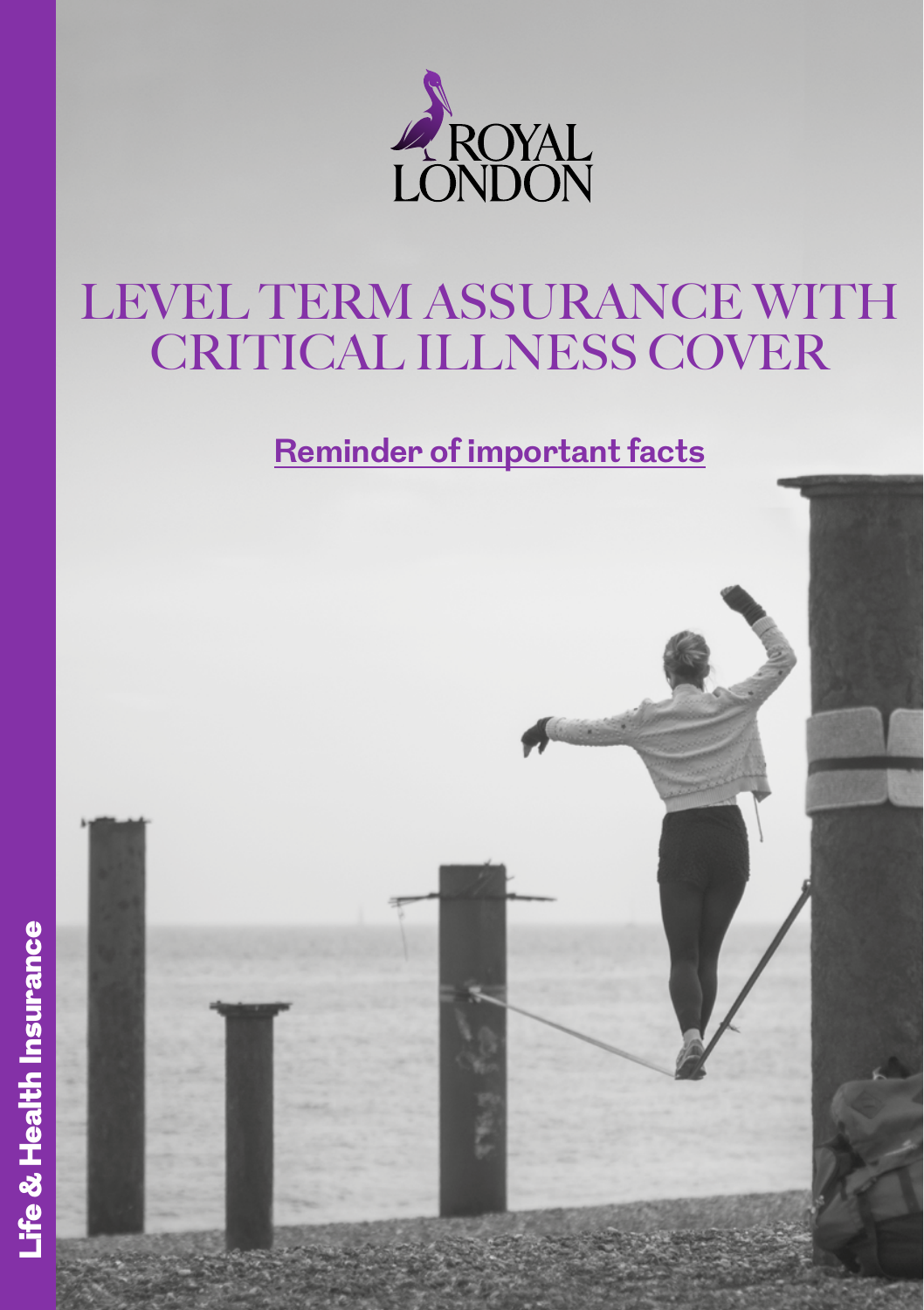#### **What is Level Term Assurance with Critical Illness Cover?**

It is an insurance policy that will pay out a lump sum if, before the end of the policy term, the life assured:

- is diagnosed with one of the critical illnesses, specified in your policy document, or
- dies.

If you make a successful critical illness claim, you are not eligible for a subsequent death claim.

The lump sum is fixed at the start of the policy and remains the same throughout the policy term.

#### **Joint life cover**

Your policy may cover you, your partner or both of you depending on the cover selected when the policy was taken out. Cover for you and your partner is known as 'joint life'. Please refer to your policy document and any subsequent endorsements to see who is covered.

For joint life policies we will only pay out one lump sum, if and when either person suffers a critical illness which meets the definition specified in your policy document, or dies. Cover will then cease and so the second life will no longer be covered.

#### **Critical Illness Cover for your children**

The life assured's natural or legally adopted children are automatically covered for the critical illnesses specified in your policy document, providing they are aged between 3 and 17 at the time of the claim.

The benefit payable for each child is £15,000 or 50% of the sum assured. whichever is less. This does not affect the main lump sum benefit under the policy.

The child must survive the critical illness for 28 days from the date of diagnosis. A maximum of one claim per child can be made and a maximum of three child claims can be paid under this policy.

#### **Personal details you provided**

The medical and personal information you and/or the life assured gave us when you applied for your policy forms the basis of your cover. If any of this information is incorrect or missing then your policy may be invalidated, or your benefits reduced.

If you believe this may be the case then you should contact us immediately on **0345 605 7777**.

### **Making a claim**

To make a valid critical illness claim, the illness must meet the definition of the illness specified in your policy document and we will require medical confirmation of the illness.

You must carry on paying premiums while we investigate your critical illness claim.

If a death claim is made we will require a copy of the death certificate.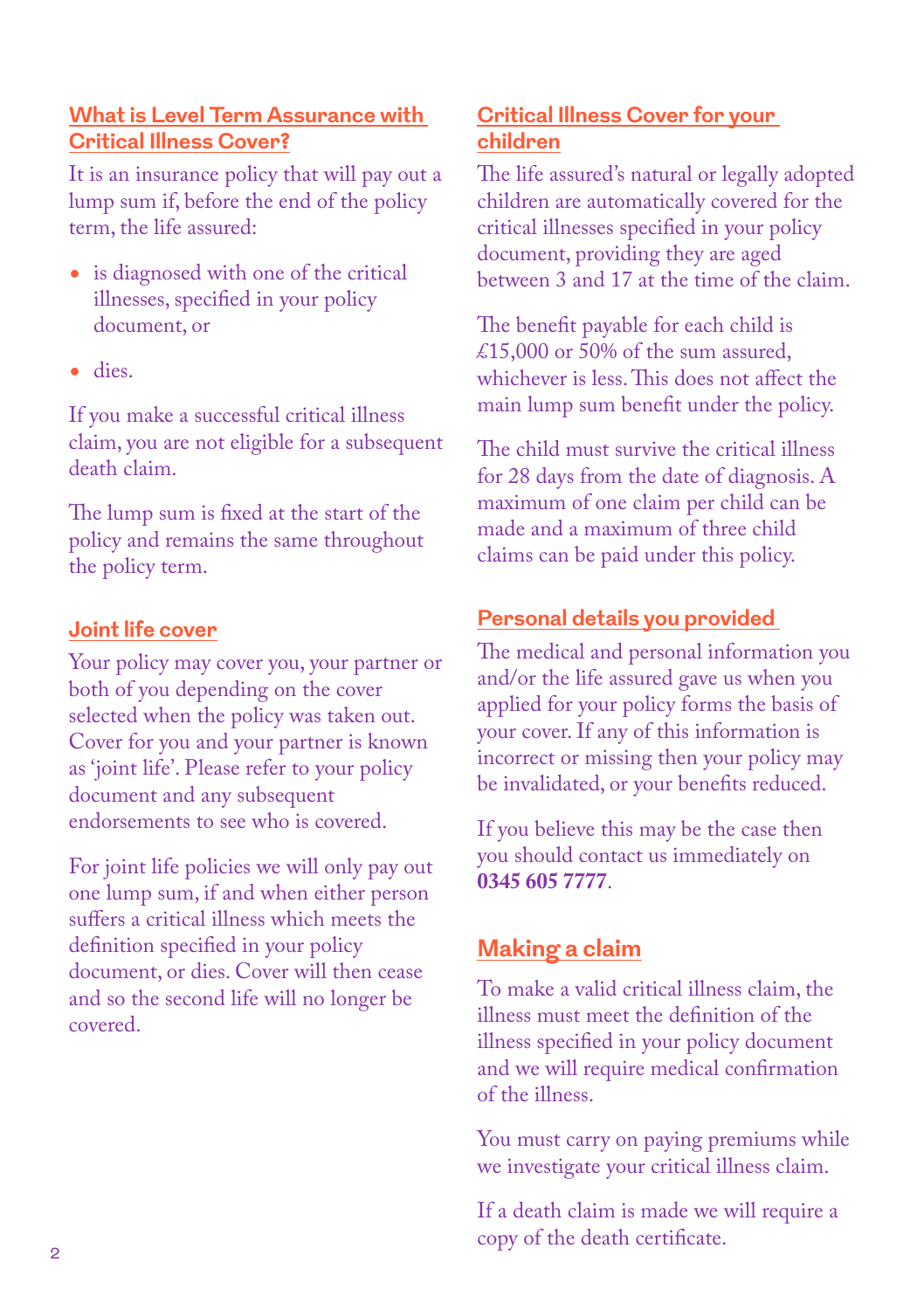#### **When your cover ends**

Cover under the policy will cease once one of the following happens:

- the end of the agreed term is reached
- premiums stop being paid
- a critical illness or death claim is paid

In the event of a claim relating to a child, the main cover for the life assured remains unaffected.

#### **Important policy features**

#### **Premium review**

If your policy started before December 2009, we may review your premium each year. We do this to ensure that the amount you pay accurately reflects our latest estimate of the cost of providing your cover.

As a result of this review your premium may go up, down or remain the same. Whatever the result, we will write to you and let you know.

#### **Cash-in value**

There is no cash-in value on this policy and if you stop paying premiums your cover will cease.

#### **Before your policy finishes**

At the end of the agreed term the life assurance and critical illness cover provided by this policy will cease and this may leave you without vital cover. Royal London can't advise you what to do, but we can answer any questions you might have about your policy.

If you're not sure what to do and don't already have a financial adviser, you can get details of local financial advisers by visiting **[unbiased.co.uk](http://unbiased.co.uk)**. Advisers may charge for providing such advice and should confirm any cost to you beforehand.

#### **Additional information**

This guide is a short reminder of the main features of your Level Term Assurance with Critical Illness Cover policy and any important changes that might affect your policy. You should refer to the policy document we sent to you when you took out your policy, together with any contract endorsements for more detailed information. In the event of conflict between this guide and the policy document, the policy document will prevail.

If you need more information, contact our Customer Contact Centre

**0345 605 7777**

Monday to Friday 8am to 8pm and Saturday and Bank holidays 8am to 5pm.

Or visit **royallondongroup.co.uk/RLCIS**